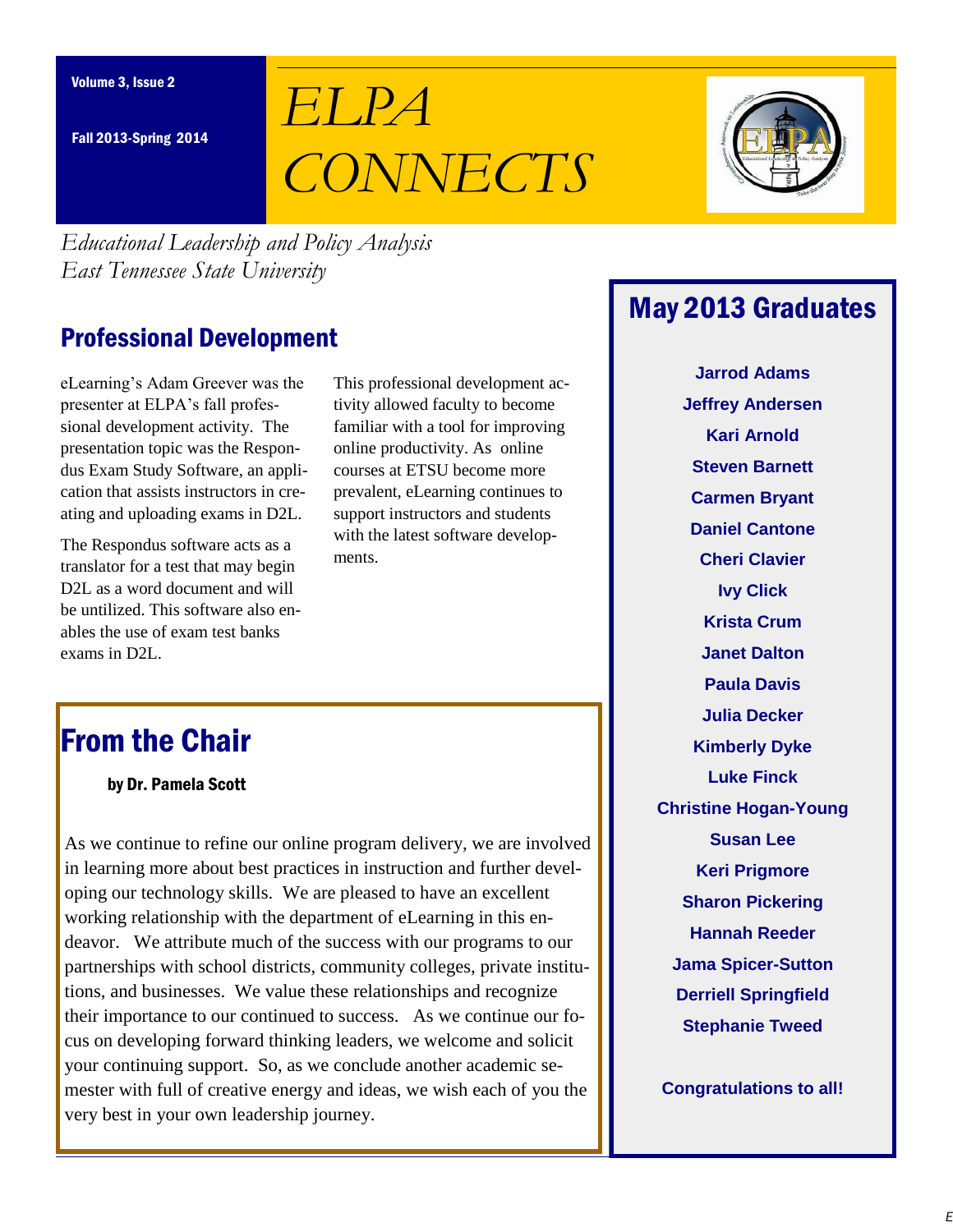# In the News

Andersen, J., Lampley, J., & Good, D. (2013). Learner satisfaction in online learning: An analysis of the perceived impact of learner-social media and learner-instructor interaction. Paper presented at Intellectbase International Consortium, Nashville, TN.

Bradley, E. & Tweed, S. (2013). Forward thinking. Paper presented at International Conference on Learning and Administration in Higher Education, Nashville, TN.

Dr. Don Good served as a member of SACS 5<sup>th</sup> Year Review Committee (Summer 2013).

Dr. Eric Glover presented his book, Lead-Teach-Learn: The choice to be human, at the International Dialogue on Relational Leadership and Learning (sponsored by the Center for Relational Learning and, the Sidney Myer Chair of Rural Education and Communities, Flinders University Australia) in Santa FE, NM in October, 2013.

Glover, E. (2013). *The accountability myth: What don't we know?* Rowman & Littlefield: Lanham, MA.

Glover, E. (2013). Responsible Leadership: Choosing to Be Human. Tennessee Principals Association. 24, 12-13.

Dr. Jasmine Renner has been named a TBR Maxine Smith Fellow. This opportunity provides African-American employees of TBR schools the opportunity to participate in a working and learning environment that will enhance their work experience and career development.

Miriam Phillips, ELPA doctoral fellow who graduated in December (2013), presented at the Appalachian Logistics 9th Annual Conference and the Mid-South Educational Research Association Conference in 2013.

Philip Rotich, ELPA doctoral fellow who graduated in December (2013), has been appointed as the Department Head for the Department of Education at Kenya Highlands Evangelical University.

Scott, P. (2013) Forward thinking: Changing world, changing times, changing schools. Paper presented at International Conference on Learning and Administration in Higher Education, Nashville, TN.

Spicer-Sutton, J., Lampley, J., & Good, D. (2013). Self-assessment and student improvement in an introductory computer course. Paper presented at International Conference on Learning and Administration in Higher education, Nashville, TN.

Dr. Virginia Foley co-authored with Dr. Jason Horne and Dr. Bethany Flora the paper "Race to the Paycheck: Merit Pay and Theories of Teacher Motivation", which they presented at International Conference on Learning and Administration in Higher Education (Nashville, TN) in May 2013. The authors received the Presentation Excellence Award and Best Paper Award.

Yowell, D. & Good, D. (2013). Support for higher education: Perceptions *of selected university administrators and legislators in Tennessee.* Paper presented at International Conference on Learning and Administration in Higher Education, Nashville, TN.

# ELPA Cohorts

#### New for Spring 2014

M.Ed., Ed.S., Ed.D.,

 Administrative Endorsement

Ed.D., Post-secondary and Private Sector

Ed.D., School Leadership

#### ELPA Cohorts to Begin in Fall 2014

M.Ed., Student Personnel **Leadership** 

Ed.D., Post-secondary and Private Sector

Ed.D., School Leadership

### What Are Faculty Reading?

Dr. Scott – Game of Thrones Series by George R. R. Martin

Dr. Foley - World Class Learners: Educating Creative and Entrepreneurial Students by Yong Zhao and Little Bets: How Breakthrough Ideas Emerge from Small Discoveries by Peter Sims.

Dr. Good - Life after Life by Jill **McCorkle** 

Dr. Glover – The Hidden Connections by Fritjoff Capra

Dr. Hal Knight – The Moral Landscape: How Science Can Determine Human Values by Sam Harris; Rules and Tools for Leaders by Perry M. Smith and Jeffrey W. Foley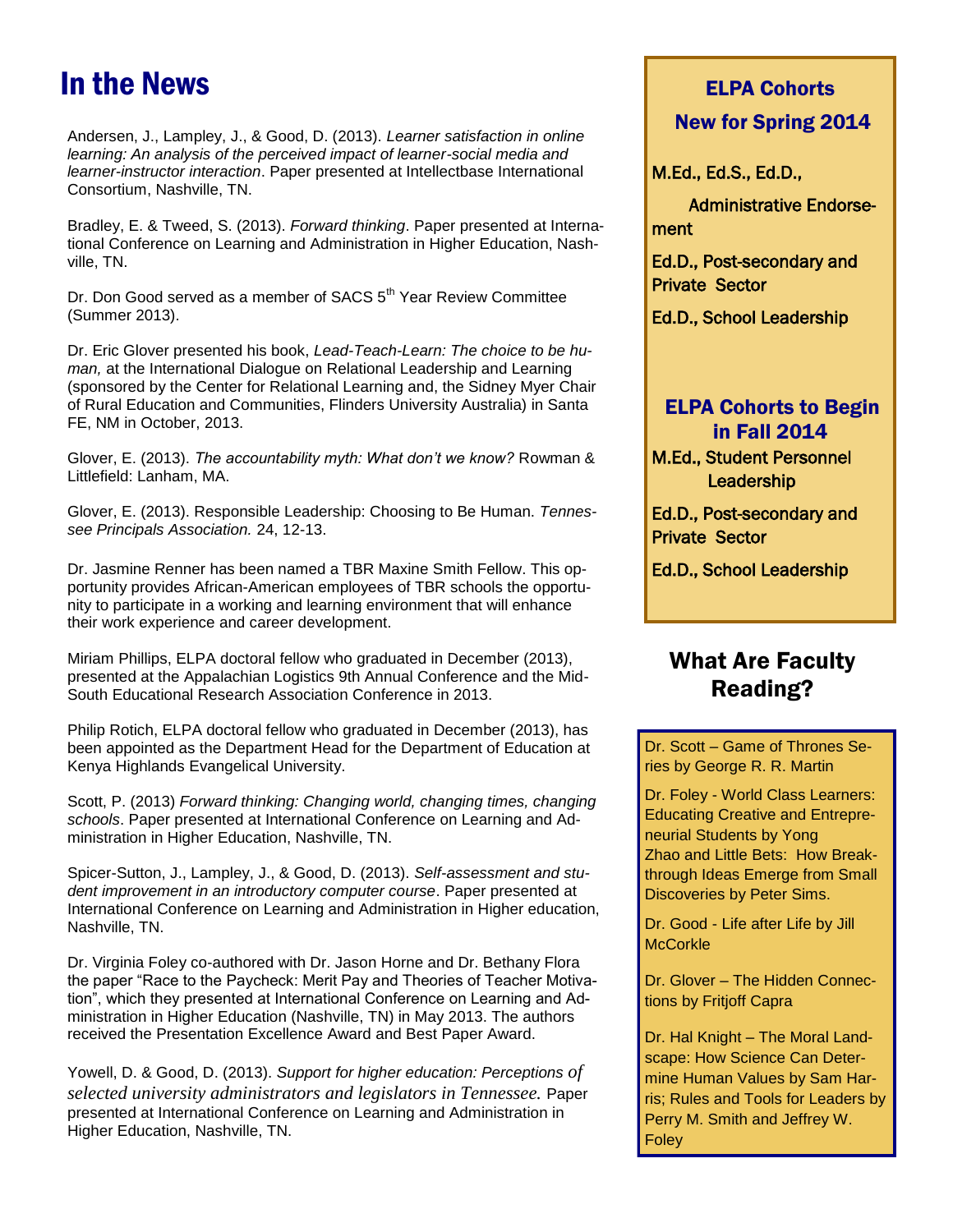# Dissertation Boot Camp

The Dissertation Boot Camp, a collaboration between ETSU School of Continuing Studies, School of Graduate Studies, Writing Center, Sherrod Library, and Graduate Faculty, is a multi-day event, to guide students in writing their thesis or dissertation successfully.

Students register to attend four sessions: Fri 5:30 p.m. – 10:00 p.m. and Saturday 9:00 p.m. – 6:00 p.m. at Sherrod Library Rm. 309.

#### Dissertation Boot Camp Spring 2014 schedule:

Session I January 24-24, 2014 Session II February 7-8, 2014 Session III February 21-22, 2014 Session IV March 21-22, 2014

For more information, please call or visit: [http://www.etsu.edu/](http://www.etsu.edu/gradstud/BootCamp.aspx) [gradstud/BootCamp.aspx](http://www.etsu.edu/gradstud/BootCamp.aspx)

# Graduate success

ETSU graduate students may take advantage of the service for Graduate Student Success, provided by the school of Graduate Studies. The graduate student success specialist, Kimberly Perry, provides services to assist graduate students with goal setting, overcoming obstacles, and providing support and services for graduate success. Please contact Kimberly Perry at 423-439-7062 or email her at [gradsuccess@etsu.edu.](mailto:gradsuccess@etsu.edu) The new location is in Sherrod Library, Rm. 462. Fall 2013 office hours can be located at [www.etsu.edu/](http://www.etsu.edu/gradstud/SuccessService.aspx) [gradstud/SuccessService.aspx](http://www.etsu.edu/gradstud/SuccessService.aspx)

# **Online Learning Tools and Tips** By Dr. Bethany Flora

Students and faculty are pressed with time. Often we are not using online tools simply because we do not have the time to attend training or a workshop on that tool. In addition to the lack of time to explore new tools, there is also no single-stop shop online for exploring, comparing, and reviewing online learning tools. This column in the ELPA newsletter will offer up to three tips and tools in each edition for readers to try out.

FREE online ePortfolio sites: Three-ring binders for the techno-savvy scholar



With increasing use of online platforms for academic, social, and business purposes, more individuals are taking advantage of free online sites that serve as electronic binders. These electronic binders are called ePortfolios. Students can upload images, videos, and documents to their ePortfolio site. The collection of information, separated by tabs, can be a great tool for projects such as residency notebooks and internship experiences. In-

stead of emailing or uploading an entire document to your professor or students, you can direct people to your ePortfolio website with the copy and paste of a simple hyperlink.

Many of the sites, such as Livebinders, allow you to password-protect your binder so that you can share your binder link and password with a certain group of individuals. Below are three ePortfolio sites that students have used in the ELPA 6872 class:

#### **LiveBinders**

Cool thing about this platform: You can join the Livebinders folks live in a google hangout every Friday if you have questions about using this platform.

Website: [www.livebinders.com<http://www.livebinders.com>](http://www.livebinders.com) Video about Livebinders:

[http://www.livebinders.com/welcome/video\\_window\\_youtube](http://www.livebinders.com/welcome/video_window_youtube) View great binders:<http://www.livebinders.com/shelf/featured>

#### **Pathbrite**

Cool thing about this platform: If you are a teacher, you can embed assessments in your site and enroll your students to take those assessments. Website:<https://pathbrite.com/>

Overview:<http://www.pathbrite.com/for-educators/#how-it-works>

#### Canvas:

Cool thing about this platform: Canvas is an open-source learning site that does much more than house ePortfolios.

Website:<https://canvas.instructure.com/login>

Video about Canvas: [http://www.youtube.com/watch?v=\\_naFK0J91G4](http://www.youtube.com/watch?v=_naFK0J91G4)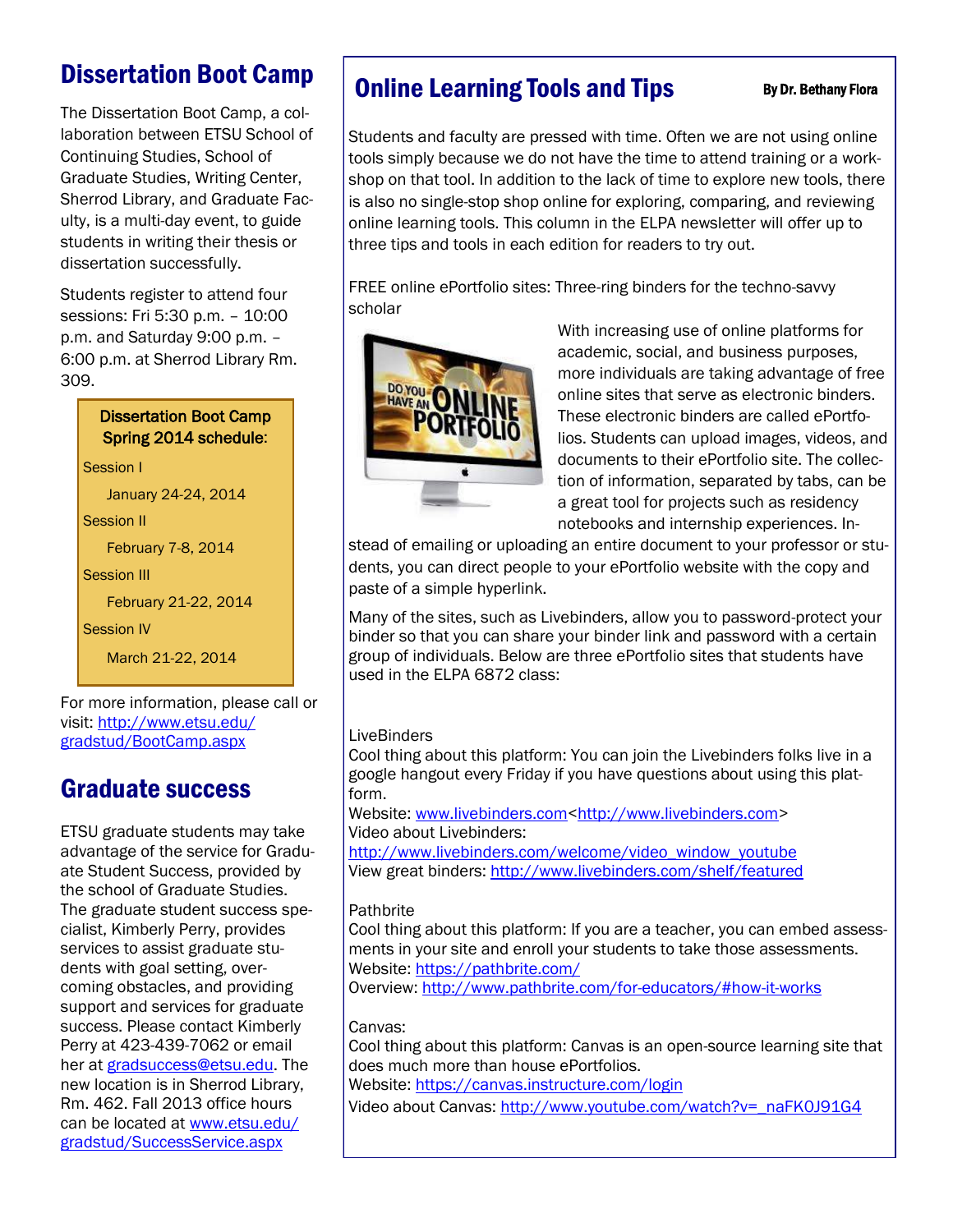### Glover goes online

Dr. Eric Glover has created a new website, LTL – The Lead-Teach-Learn Triad: Your Path to Learning, Teaching and Leading for a Better Community. The main focus of this website is on schools and its educators, and the purpose is to help them examine reality by questioning what teachers see and what it means in a new way. This framework was developed from Dr. Glover's 30+ years of experience as a school teacher, principal and now as a professor of Educational Leadership and Policy Analysis. The Myth of Accountability: What don't we know?, which is Dr. Glover's new book published in 2013, describes the LTL thinking and action process. Through this leadership framework, Dr. Glover intends to help educators to place more focus on student learning rather than on accountability, and to enable each of us to better address the problems generated by the contemporary machine image thinking. Through this website, Dr. Glover intends to help leaders and their organizations to reach greater leadership capacity. He offers to help leaders to enhance their capabilities to successfully adapt to changing environments through the application of the LTL triad and its primary tools: Developmental Empowerment and Open Inquiry. For more information on Dr. Glover's website, please visit: [www.ltltriad.com.](http://www.ltltriad.com)





Spencer Cate Jennifer Ares



Brooke Estep

# ELPA 2013-14 Student Workers



Natalie Barnett



*ELPA appreciates all the hard work and contribution these student workers provide to the de-*



Erfan Rezayatbakhsh







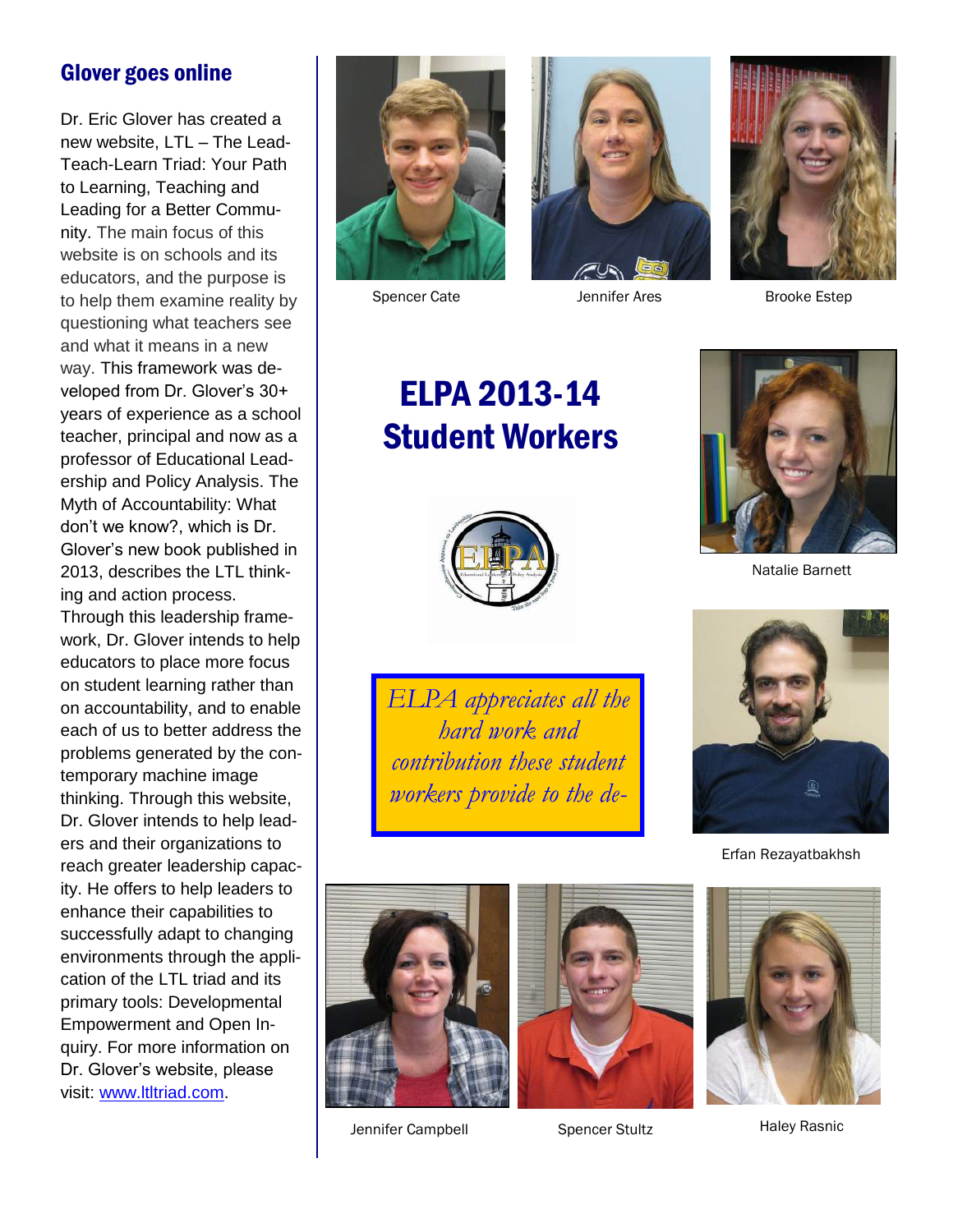### **ELPA Welcomes New Doctoral Fellows Spring 2014**

#### Fall 2013

Megan Owens, born in Ohio, completed her under-

graduate degree in Sociology in 2007 and a Master of Arts in Counseling (concentration: Higher Education) in 2012 at East Tennessee State University. She recently held a position at Northeast State Community College which helped opened her eyes more into the world of higher



education. She is a newlywed, who just got married this March to her husband, Sanders.

Outside of school work, Megan loves to read, hike, bike, and cook.

Priti Sharma, from Mumbai, India, completed her undergraduate degree in Education (minor in Com-



munication) at Bethany College, WV, and has earned two Masters degrees: M.S. in Communication from The College of New Rochelle, NY and M. Ed. in Educational Media and Educational Technology from East Tennessee State University. Priti volunteers to

serve the International, Exchange as well as Native (U.S.) students on campus on different occasions to assist International Programs and Honors College. Along with performing multicultural dance, sponsored by the Multicultural Affairs office, she is also involved in choreography and teaching Bollywood Dance lessons to undergraduate and graduate students at ETSU.

Lisa Rolle-Evans, born and raised in the Bahamas, is a two-time graduate of East Tennessee State University. She currently resides in Johnson City, TN with her children. Lisa holds BS and MA degrees in Sociology with a focus in Pharmacy. She has been a Board Certifed Pharmacy Technician



(CPhT) since 2007, and is currently in pursuit of her Ed.D in the ELPA program Post Secondary and Private Sector Leadership concentration. She has served in the capacity of Domestic Violence Case Worker and Domestic Violence Court Advocate with First Tennessee Human Resource Agency and the Safe Passage Domestic Violence Shelter in Johnson City, TN. She spends time volunteering at the local hospital pharmacy when visiting the Bahamas, and serves as a voice for battered women and children in her community.

Whitney Schmidt is currently a doctoral candidate in



the Educational Leadership Administrative Endorsement program after having earned her M.Ed. in Secondary Education and B.A. in English here at East Tennessee State University. Prior to joining us, she taught secondary grades English for 6 years, including her most recent position as high school English teacher at Oak Ridge High School in Oak Ridge, TN.

She held prior positions as a middle school reading and language arts teacher at Whittle Springs Middle School in Knox County and high school English teacher at University School on the campus of ETSU. Schmidt lives with her husband, Robert, and son, Judah, in Powell, TN.

**ELPA Doctoral Fellows**











**2013-2014 Sneha Abraham Lisa Rolle-Evans Megan Owens Whitney Schmidt Priti Sharma**